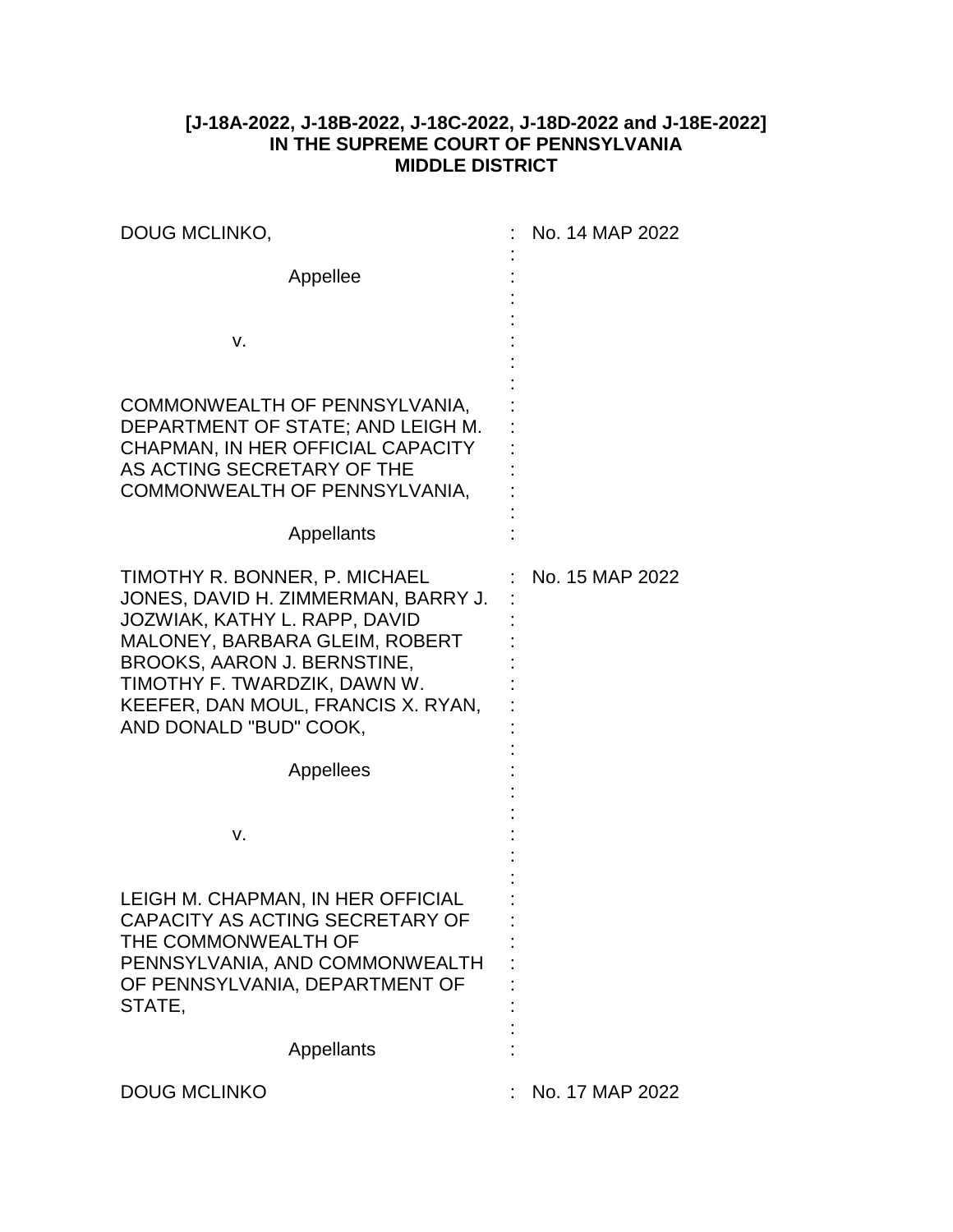| v.<br>COMMONWEALTH OF PENNSYLVANIA,<br>DEPARTMENT OF STATE; AND LEIGH M.<br>CHAPMAN, IN HER OFFICIAL CAPACITY<br>AS ACTING SECRETARY OF THE<br><b>COMMONWEALTH OF PENNSYLVANIA</b><br><b>CROSS</b>                                                                    |                 |
|-----------------------------------------------------------------------------------------------------------------------------------------------------------------------------------------------------------------------------------------------------------------------|-----------------|
| APPEAL OF: YORK COUNTY<br>REPUBLICAN COMMITTEE,<br><b>WASHINGTON COUNTY REPUBLICAN</b><br><b>COMMITTEE, BUTLER COUNTY</b><br><b>REPUBLICAN COMMITTEE</b>                                                                                                              |                 |
| TIMOTHY R. BONNER, P. MICHAEL<br>JONES, DAVID H. ZIMMERMAN, BARRY J.<br>JOZWIAK, KATHY L. RAPP, DAVID<br>MALONEY, BARBARA GLEIM, ROBERT<br>BROOKS, AARON J. BERNSTINE,<br>TIMOTHY F. TWARDZIK, DAWN W.<br>KEEFER, DAN MOUL, FRANCIS X. RYAN,<br>AND DONALD "BUD" COOK | No. 18 MAP 2022 |
| v.                                                                                                                                                                                                                                                                    |                 |
| LEIGH M. CHAPMAN, IN HER OFFICIAL<br>CAPACITY AS ACTING SECRETARY OF<br>THE COMMONWEALTH OF<br>PENNSYLVANIA, AND COMMONWEALTH<br>OF PENNSYLVANIA, DEPARTMENT OF<br><b>STATE CROSS</b>                                                                                 |                 |
| APPEAL OF: YORK COUNTY<br>REPUBLICAN COMMITTEE,<br><b>WASHINGTON COUNTY REPUBLICAN</b><br><b>COMMITTEE, BUTLER COUNTY</b><br><b>REPUBLICAN COMMITTEE</b>                                                                                                              |                 |